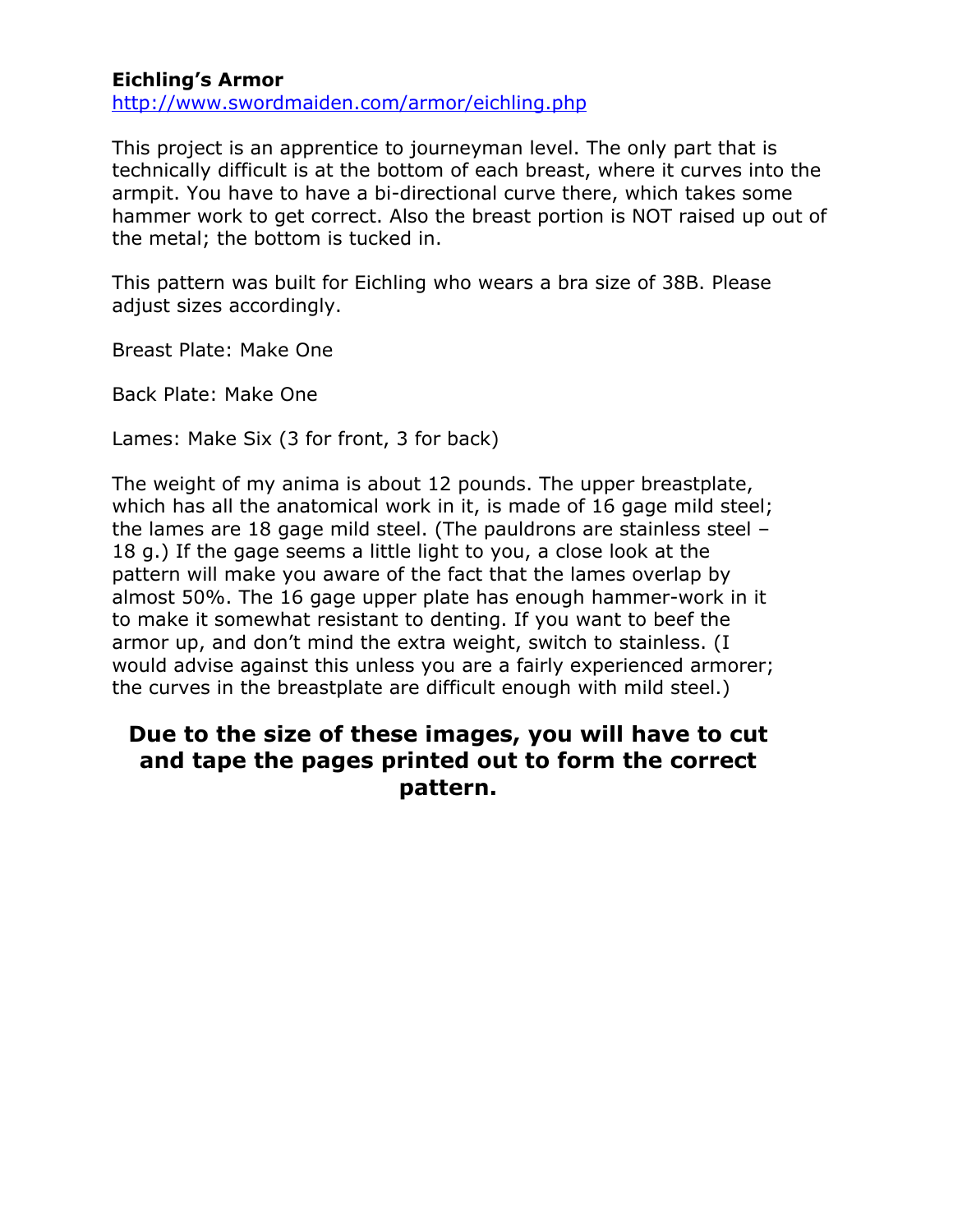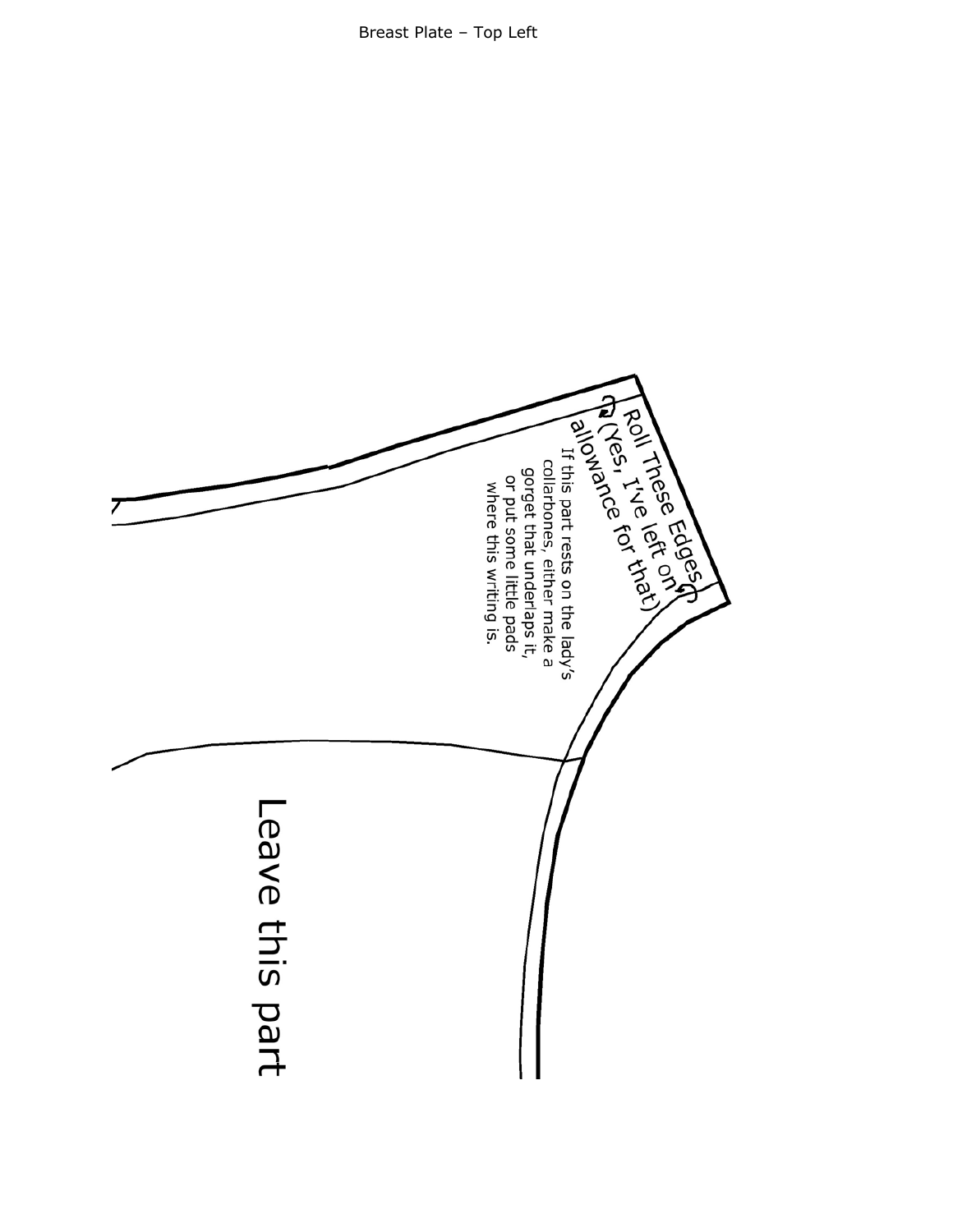

Breast Plate – Top Right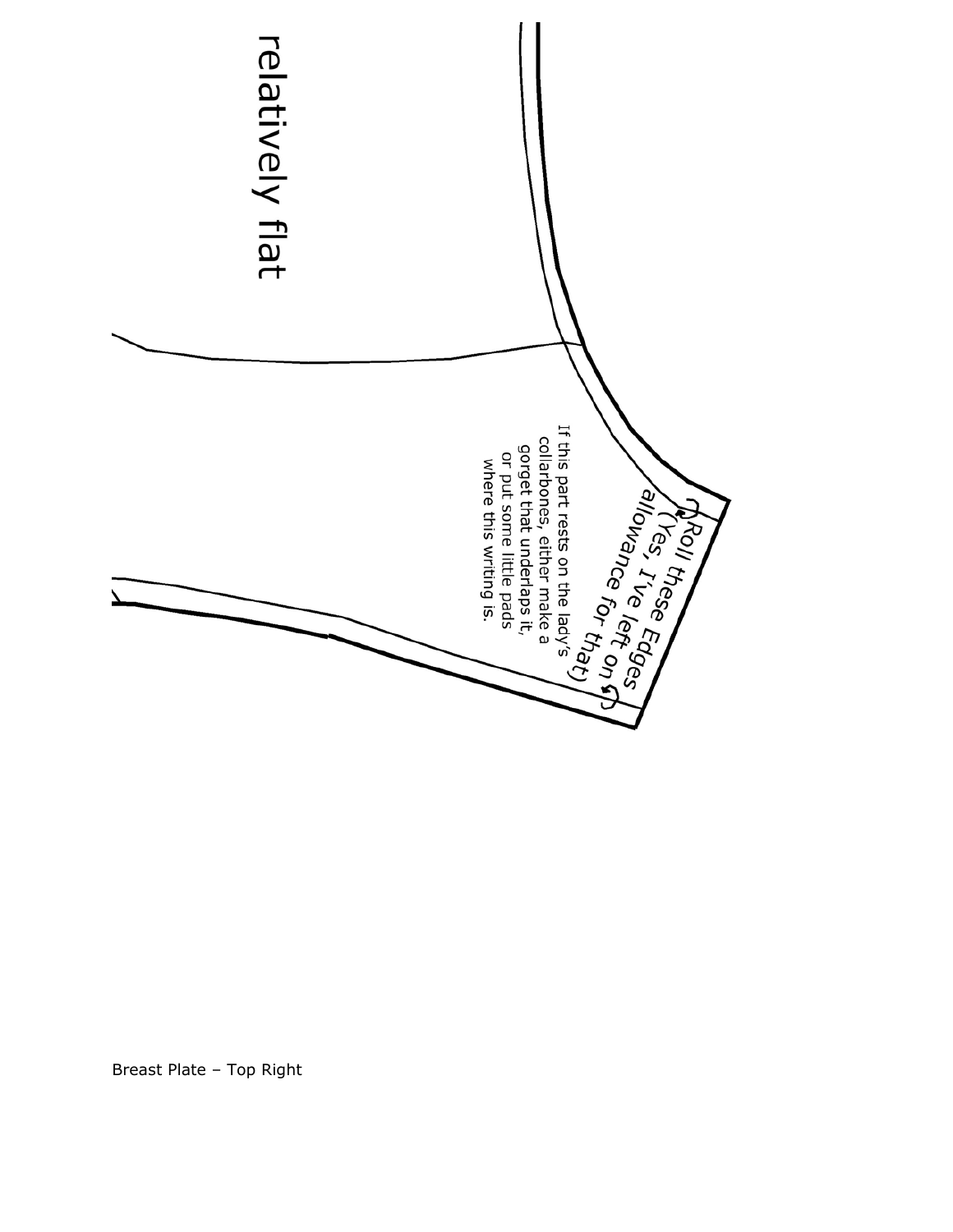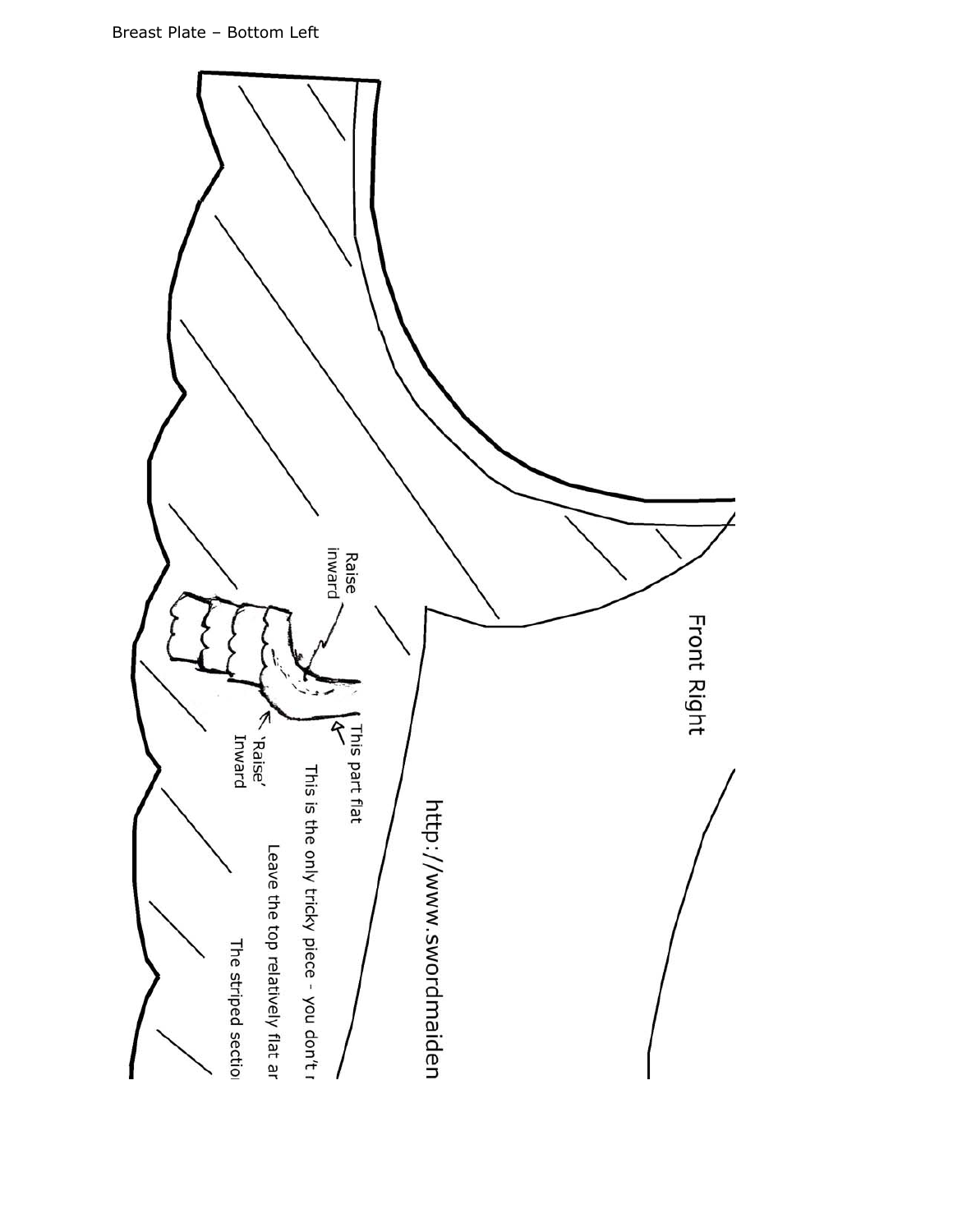

Breast Plate – Bottom Right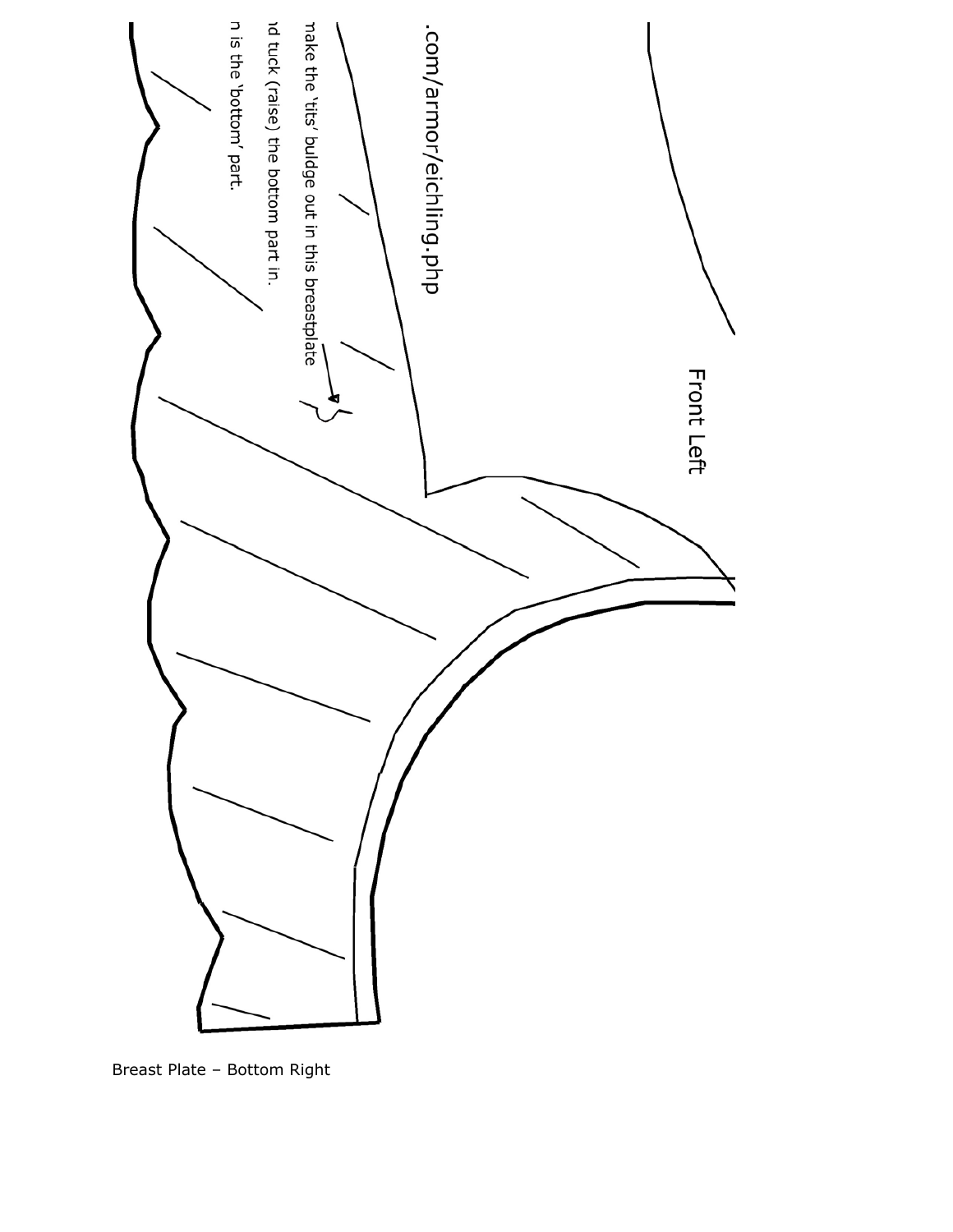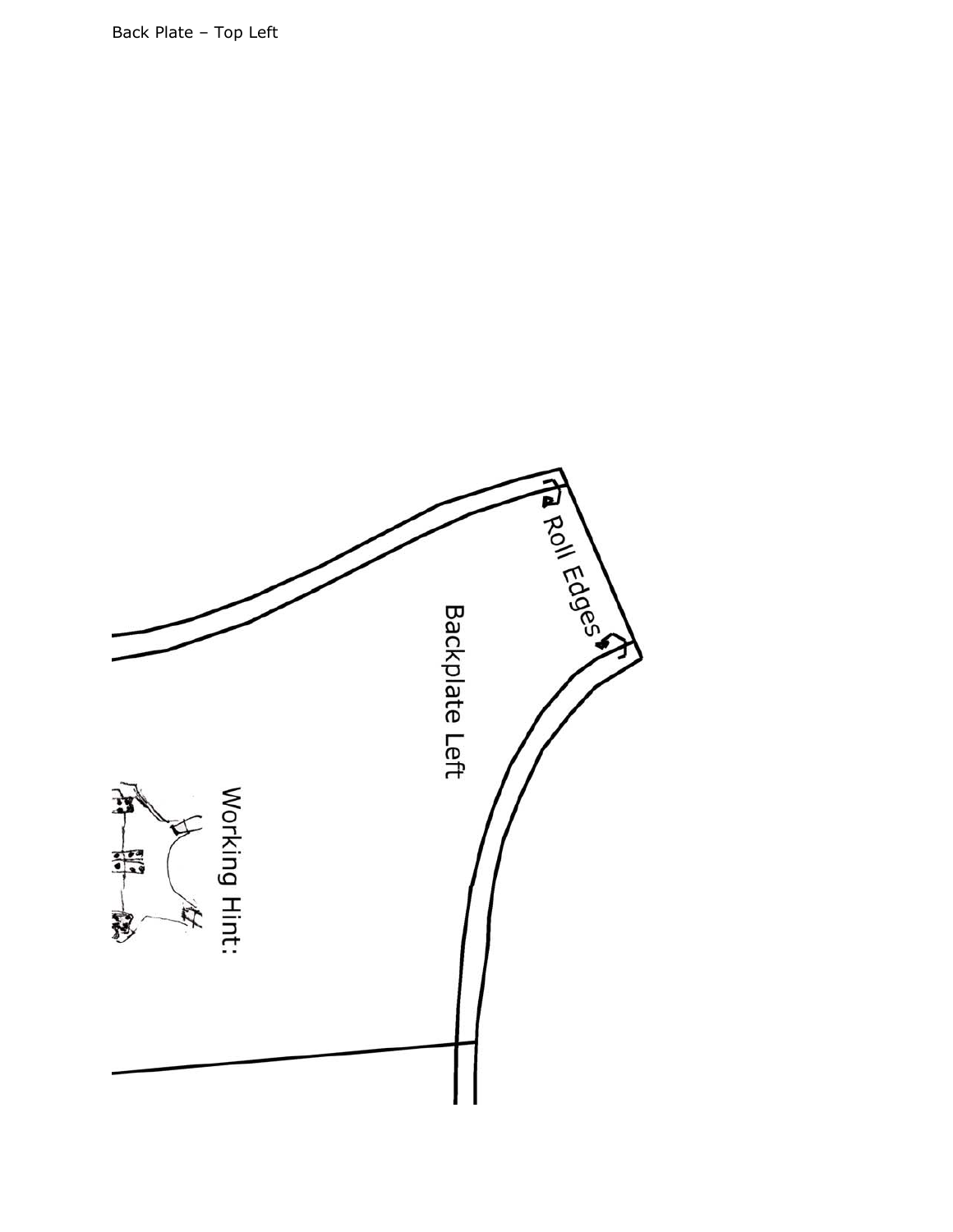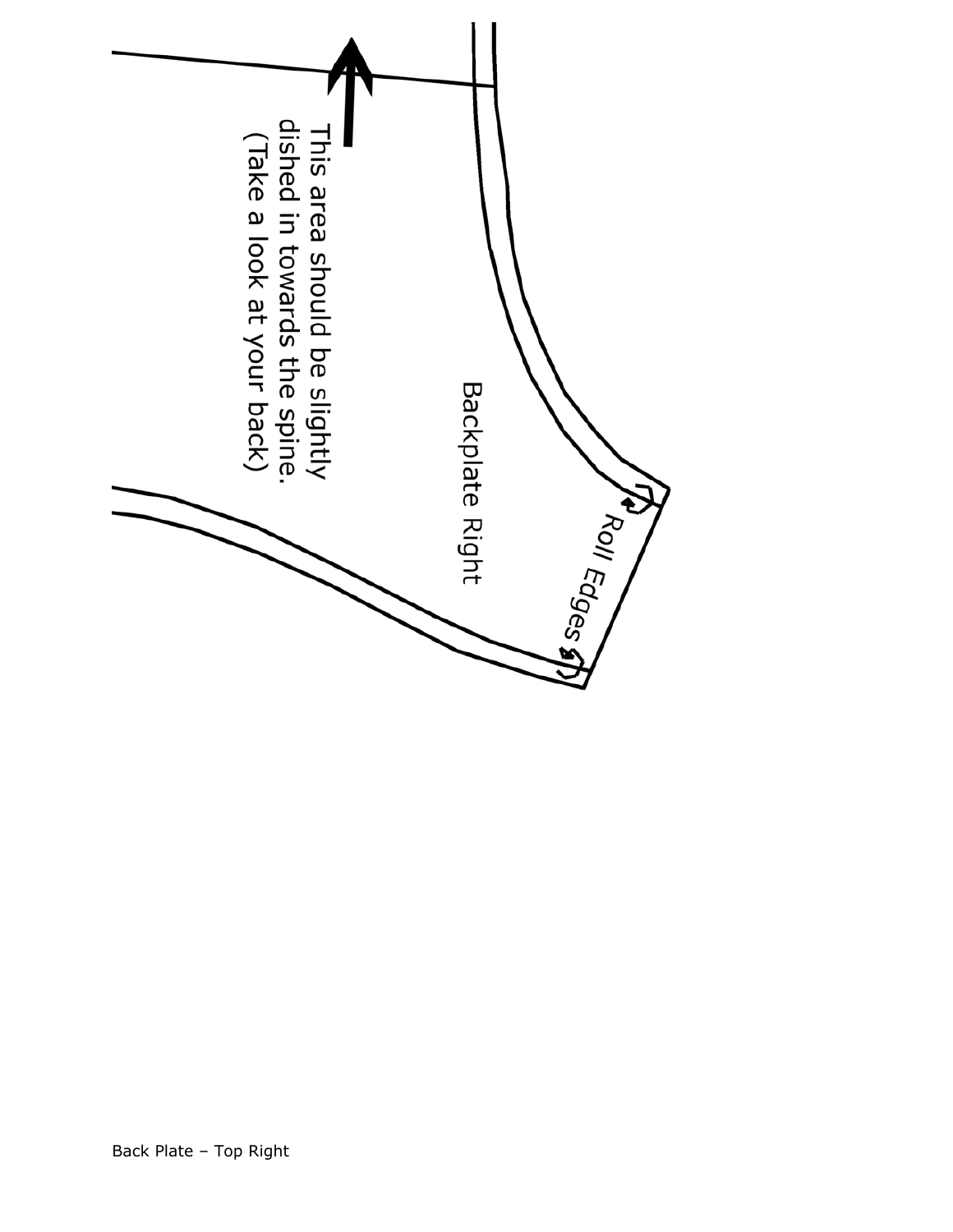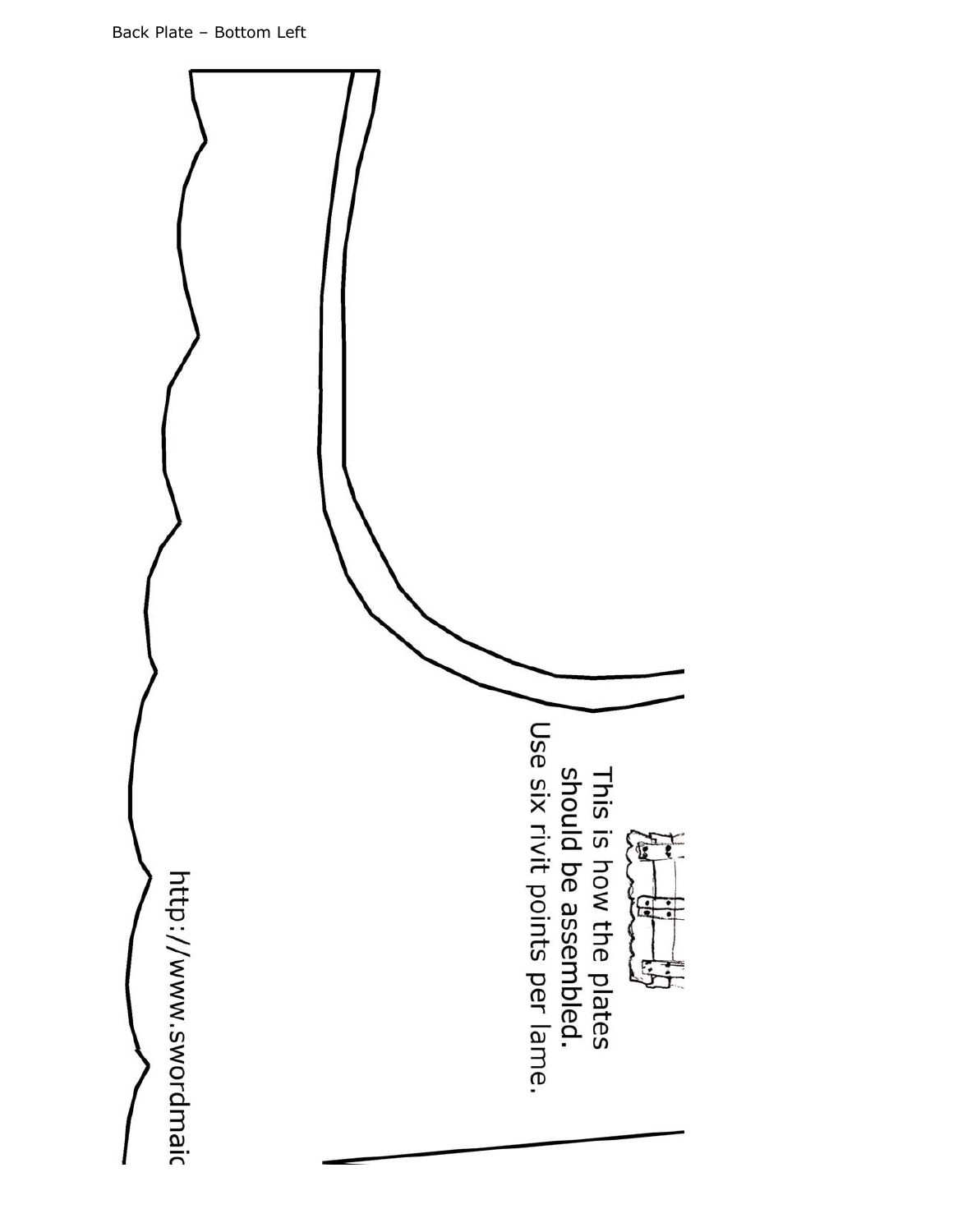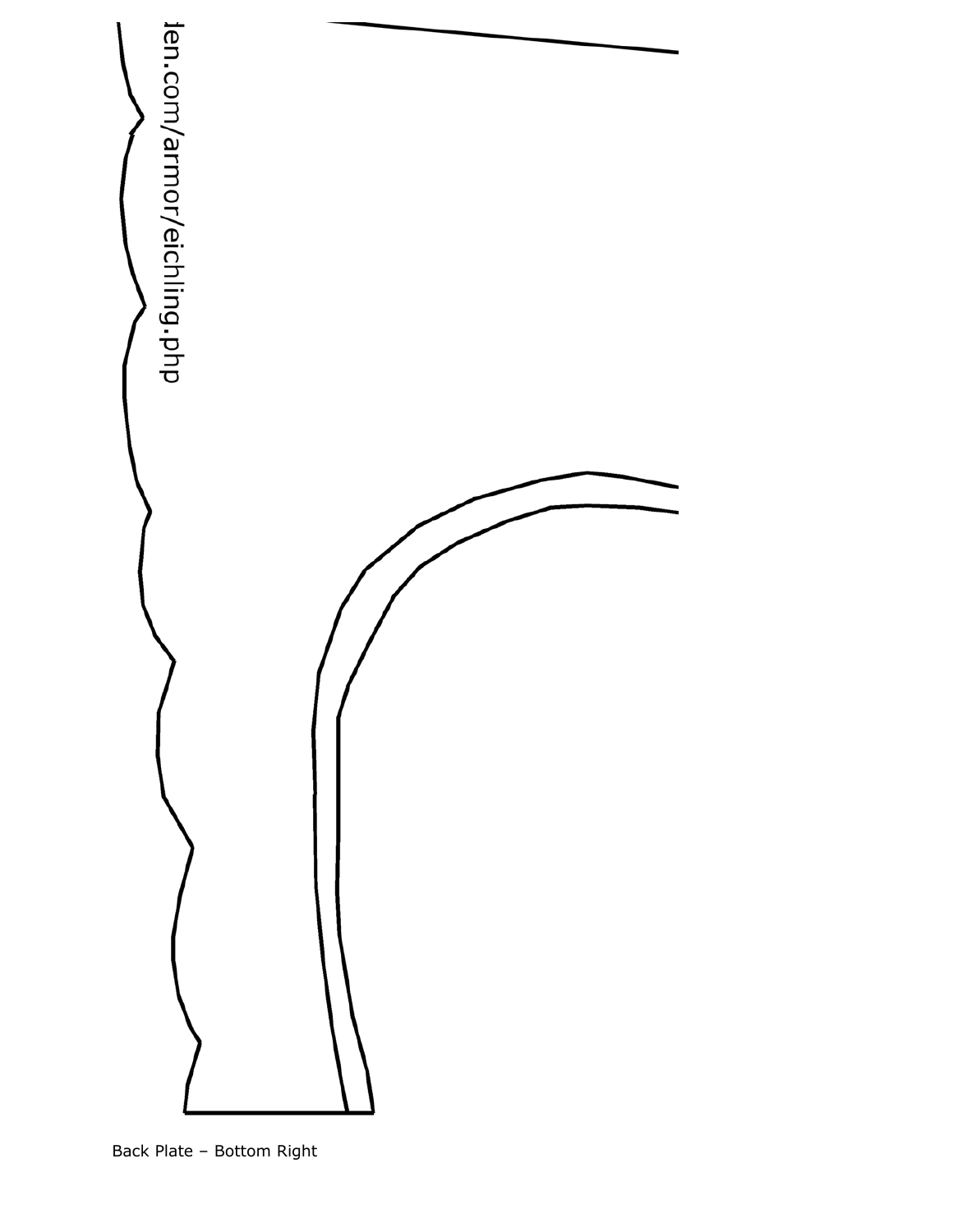